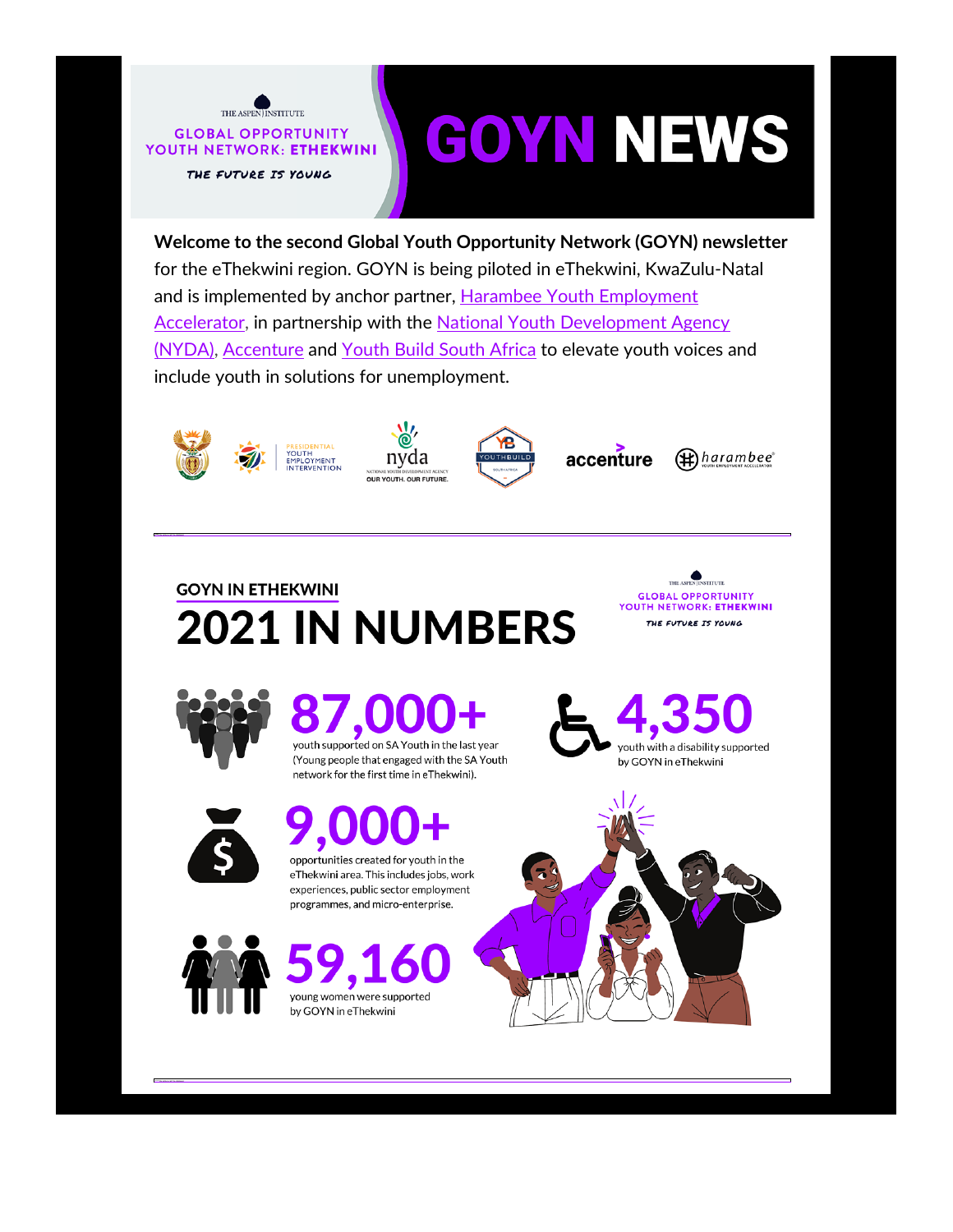

#### **National Youth Service programme enabling skilling and earning**

Harambee, in partnership with Youth Build and Afrika Tikkun, successfully completed the National Youth Service programme that saw 3,921 youth supported in the Youth Service Pilot. The purpose of youth service is to increase youth participation by engaging young people in various areas of work to help them gain skills and earn an income. All opportunities were advertised through the [SA Youth platform](https://email.harambee.co.za/e3t/Ctc/GD+113/cGKKy04/VVvnDl42gB5XW6FdlS17Vkw80W3GjFly4HgkDZN5DTzkV3lLBmV1-WJV7CgK3wW66qpqR1FkXFLW6gbR2n6FPB9-Ms9SyTrR7dMW850kFV6qpRfbN5PTx3pCMfsNW5xzWfd1x1q2wW2v73xQ1pfvt7VhjWsr5bV-NHW6fpkmJ6_PrQQW76_zmc3kjh9LW9m2Tc71nh1q8W3MZtFG7XmcjGW7mVkb746DmQ6N7ltg3VKCPQVN7MCtstg7DJgW7T4KNz7qlF88W6-5ht53cncqmW2b5jcT6Dl_ybW8ylw226w70xCW1C7yHd6JrkvcW4hN9ZC9cXkFZW5_3fM88PKzKH34rB1) for youth to apply and were loaded via the SA Youth [Partner Network](https://email.harambee.co.za/e3t/Ctc/GD+113/cGKKy04/VVvnDl42gB5XW6FdlS17Vkw80W3GjFly4HgkDZN5DTzkV3lLBmV1-WJV7CgJxYW6MS5697Gg3lHW53d9Dx2rXvy3W62B9982jqQcvW8NPvyK5ZfmZhN4m5cxTnG7gFW52y0mP6p_09PW3nqDgf3BtVjvW732QZx7Ql-kfW38HJ0L759XbbN3k6FnGrz198W3ffLR-4RPXXpW1tkd182d590WW40FPn07nlsM_VqBszd4dvzlbW8Gf5Sm5FMw4WW7Dkl8w6-N10YW7Q1q2S6n_0xPW6cdGgS6xf2w8VNS0n_1Y9_T1W6c4B6L29y_vLVTRZxW7mTXf2W8xLG1J3l_fyc2pK1) by Youth Build and Afrika Tikkun Services teams for visibility to youth and reporting purposes. Nobuhle is a beneficiary of the programme, read her story below and see images of other youth beneficiaries below that.

#### **Read Nobuhle [Njilo's story here](https://email.harambee.co.za/e3t/Ctc/GD+113/cGKKy04/VVvnDl42gB5XW6FdlS17Vkw80W3GjFly4HgkDZN5DTzlN3lLCfV1-WJV7CgRM1W3nKb__2N-vZ3VGrc_389wksmW8MM1xD8MFTTLN5dS084cFqXYW7_PNrR5yDqyMW8rZH808bSzzvW5Zc0Wq32y8zbW4_0qfJ4Jsp0QW8zVf6-5cbVfgW7_TWzy8pk_BNW88KZs74Y2nM1W87KJyD5X_yVPW1KdWxC1V-1wVW1ZQFb75tYJ3SW89p6n56kWBYCW6FDxBY8nBNzKW8M4jhr21LbfYMfsNyNgt2Y9N2LSKgq86-1LW8f3wJH8pCrPvN5kXCb8jBVBTN75MGR9-pl98VRx30S7t1FhSW3gCVrw4_xYbYW73-6L5486CxkN3SZJKsm9hqSW5GrRKH4-0x68N8CVnkmm8qxb33BH1)**







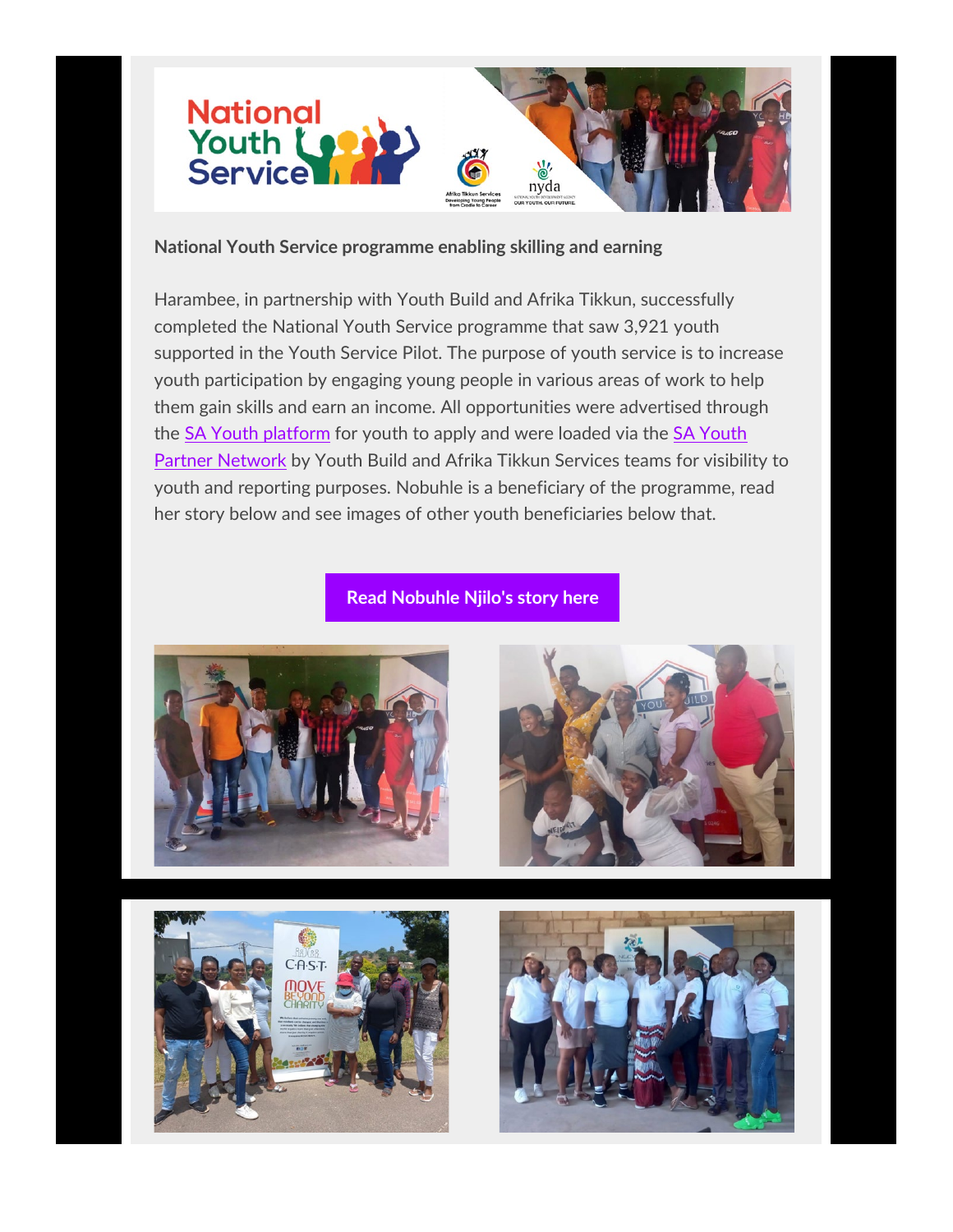

### **Breaking Barriers Quarterly Report**

Breaking Barriers is a quarterly report published by Harambee Youth Employment Accelerator and is based on the findings of the Stats SA Quarterly Labour Force Survey. It aims to explore the barriers faced by young people and provide insights and solutions to address youth unemployment in South Africa. Read the latest report and browse their archive at the link below.

**[Read the reports here](https://email.harambee.co.za/e3t/Ctc/GD+113/cGKKy04/VVvnDl42gB5XW6FdlS17Vkw80W3GjFly4HgkDZN5DTzl93lLBGV1-WJV7CgNlBVRP-w62DgR7jN98HS5hVBJHBW6z5lR116pmg_W7tVQ3H6tSS9TW6Nk3fG65y0jKW4WJvqj5nwfWsW22sqq46G8ZP8W96Lckj6jwrmgN4NLFX6JK4HdW8rQrNl4lfWK1W8R2GLX1fbN_MW4XZgSh5GcWk7W1GTG8k7TSW4zW624fqb1hWKZ0W40YspM1ZPpFyW7GnNwR78NPl-W2Qv9RT1W2Vd_W7XVgbW7f_rJZW8s4YK819_WVjW8FPGwW4f-KWYW78V8p35scdYqW8GWQPt8vZLp8W5Gd6t824wN_WW84xxCX6V2R1r3l8v1)**



**The Future is Young Learning Series | Collaborative Infrastructure: The Foundation of Systems Change for Youth Employment – February 2022**

GOYN's 'The Future is Young' Learning Series seeks to identify and present scalable solutions for youth economic opportunity that can inspire others to act. This instalment makes the case for investing in young people and presents the cornerstone of GOYN's approach: the creation of Collaborative Infrastructure for scaled impact and systemic change.